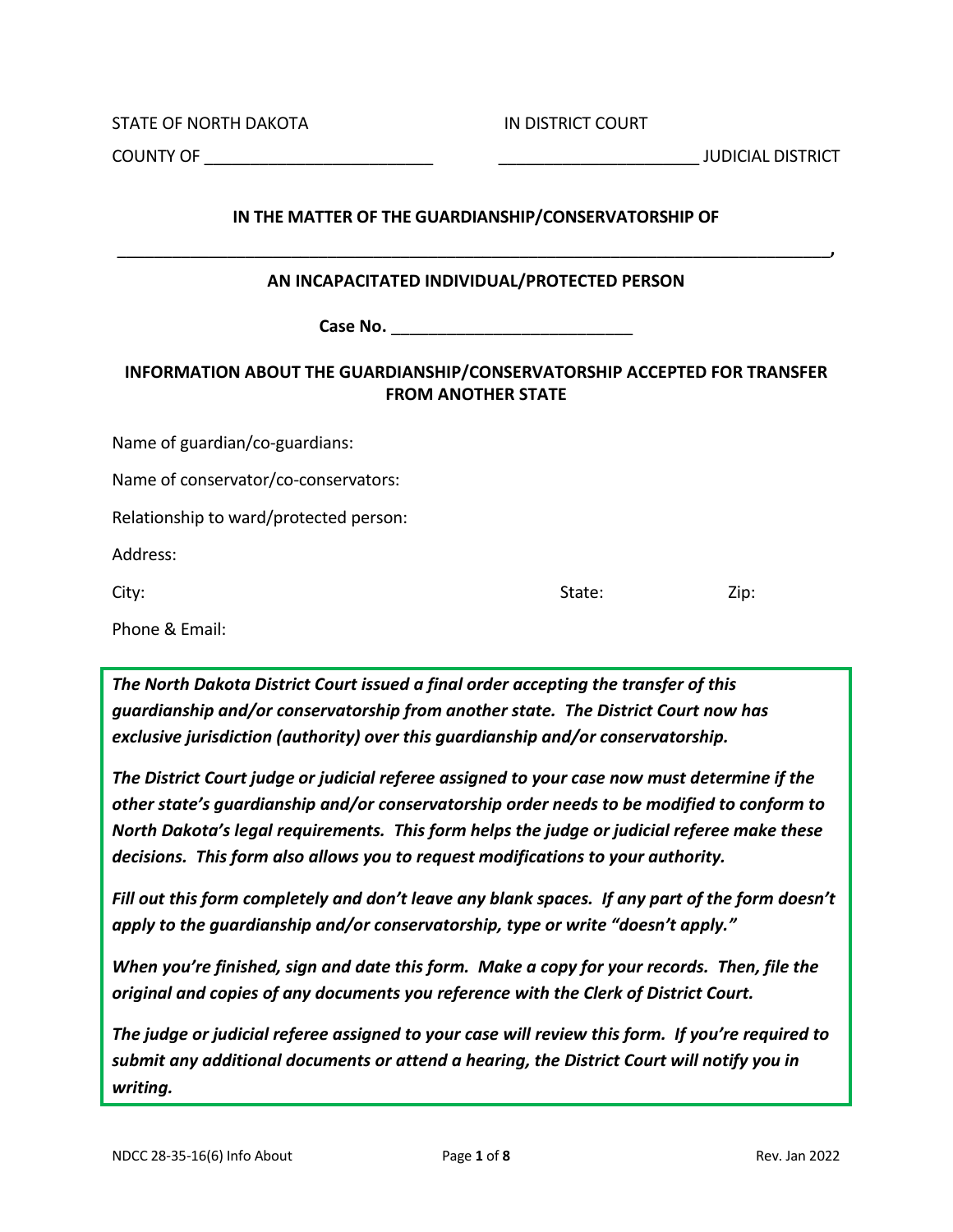1. The other state's order that was accepted for transfer in North Dakota is a (*choose one*):

Guardianship (*also called a guardianship of the person*).

Conservatorship (*also called a guardianship of the estate*).

 $\Box$  Guardianship and Conservatorship.

Other (*describe*):

2. Review the other state's order for this guardianship and/or conservatorship and, using the

checkboxes and spaces below, tell the North Dakota District Court the authority you have as

guardian and/or conservator (*Paragraph 2 continues on Page 3 of 9*):

 The scope of the guardianship is (*checkmark this box if you are appointed the guardian in the other state's order. For each category listed below, checkmark ONLY one option*):

| Full | Limited | None |                                                          |
|------|---------|------|----------------------------------------------------------|
|      |         |      | Place of residence                                       |
|      |         |      | Vocation                                                 |
|      |         |      | Legal matters                                            |
|      |         |      | <b>Financial matters</b>                                 |
|      |         |      | Education and/or training                                |
|      |         |      | Medical treatment (if full authority given, includes     |
|      |         |      | authority to consent to involuntary treatment with       |
|      |         |      | prescribed medications.)                                 |
|      |         |      | Access to and control of safety deposit box and contents |

 Description of limited authority (*for each category you checkmarked "Limited," explain in detail how your authority is limited. Otherwise, type or write "doesn't apply"*):

Other authority not listed above (*explain in detail; otherwise type or write "doesn't apply"*):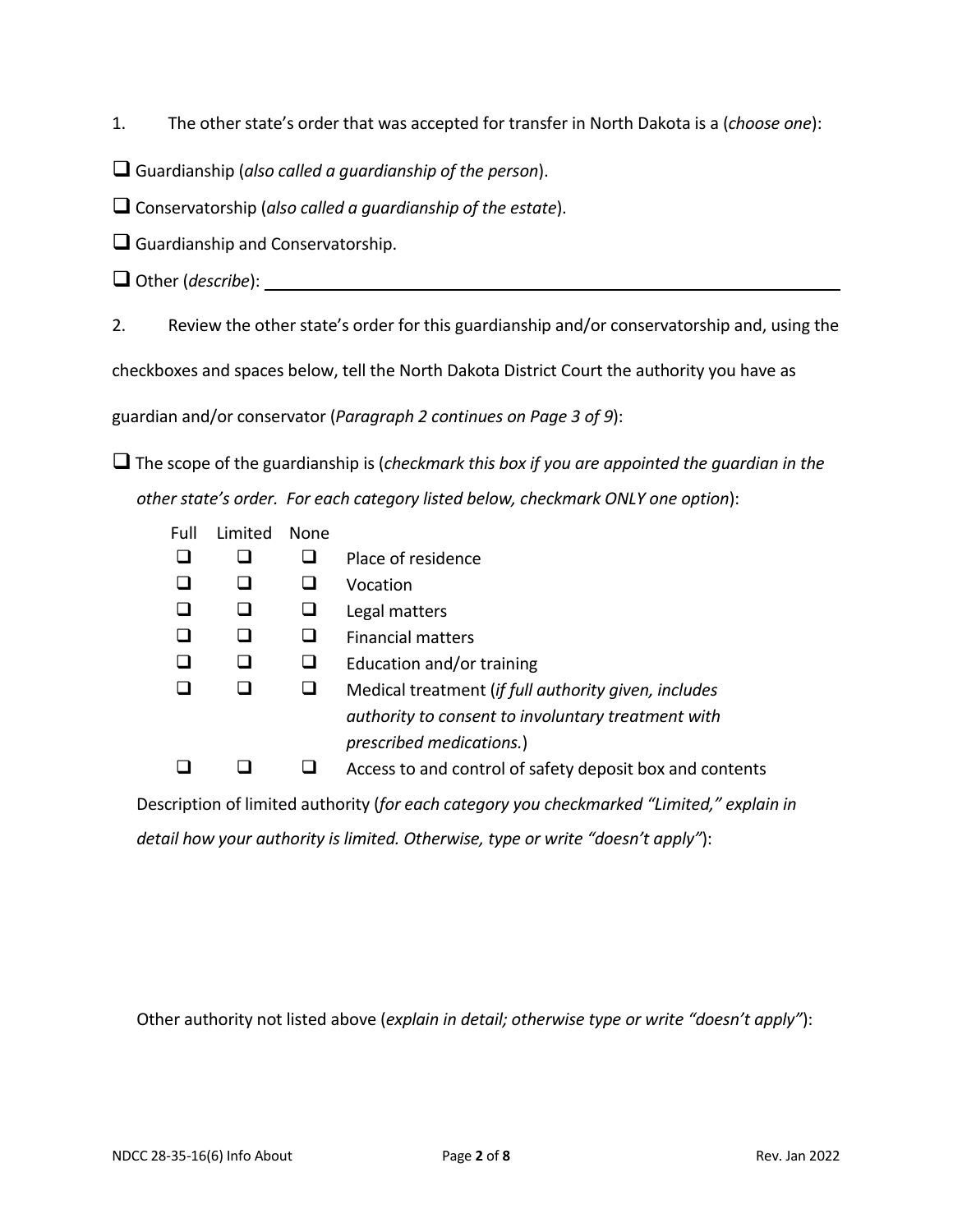What modifications to the guardianship authority listed above do you think you should have (*explain in detail; otherwise type or write "doesn't apply"*):

 The scope of the conservatorship is (*checkmark this box if you are appointed the conservator in the other state's order. Explain your authority in detail, including any areas in which your authority is limited. Otherwise, type or write "doesn't apply"*):

 What modifications to the authority listed above do you think you should have (*explain in detail; otherwise type or write "doesn't apply"*):

3. The following are unusual aspects of this guardianship and/or conservatorship about which the Court should be aware (*describe if any; otherwise type or write "doesn't apply"*):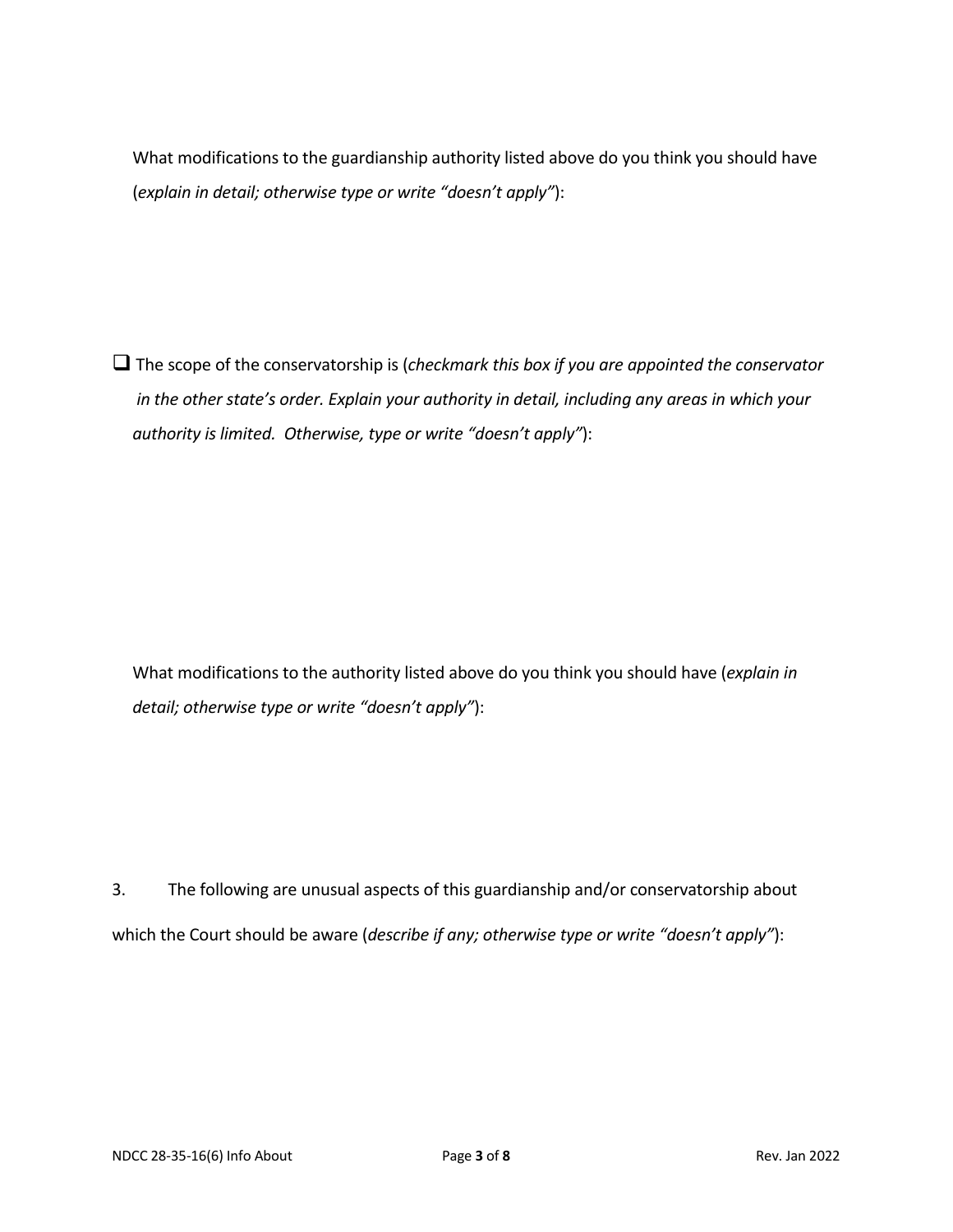#### **INFORMATION ABOUT THE GUARDIANSHIP**

4. (*Choose one.*)

- The other state's order is a Conservatorship ONLY. (*Skip this "Information About the Guardianship" section and go to Page 5 of 8, "Information About the Conservatorship."*)
- The other state's order includes Guardianship. (*Complete all of the paragraphs in this "Information About the Guardianship" section.*)
- 5. Does the other state's order limit the guardian's authority to place the ward in a mental

health facility or state institution for more than forty-five days (*choose one*)?

**Yes at Page** \_\_\_\_**. No. I don't know.**

6. Does the other state's order grant the guardian full authority to consent to involuntary treatment of the ward with prescribed medications (*choose one*)?

**Yes at Page** \_\_\_\_**. No. I don't know.**

7. Select all of the following rights to which the other state's order specifically states the ward retains. If the other state's order does not specifically include any of the following rights, checkmark "None of the above":

 $\Box$  Vote.

 $\Box$  Seek to change marital status.

 $\Box$  Obtain or retain a motor vehicle operator's license.

 $\Box$  None of the Above.

 $\Box$  I don't know or I am unable to determine.

8. Does the other state's order prohibit the guardian from using funds from the ward's

estate for room and board which the guardian or the guardian's spouse, parent, or child have

furnished the ward unless a charge for the service is approved by order of the court (*choose one*)?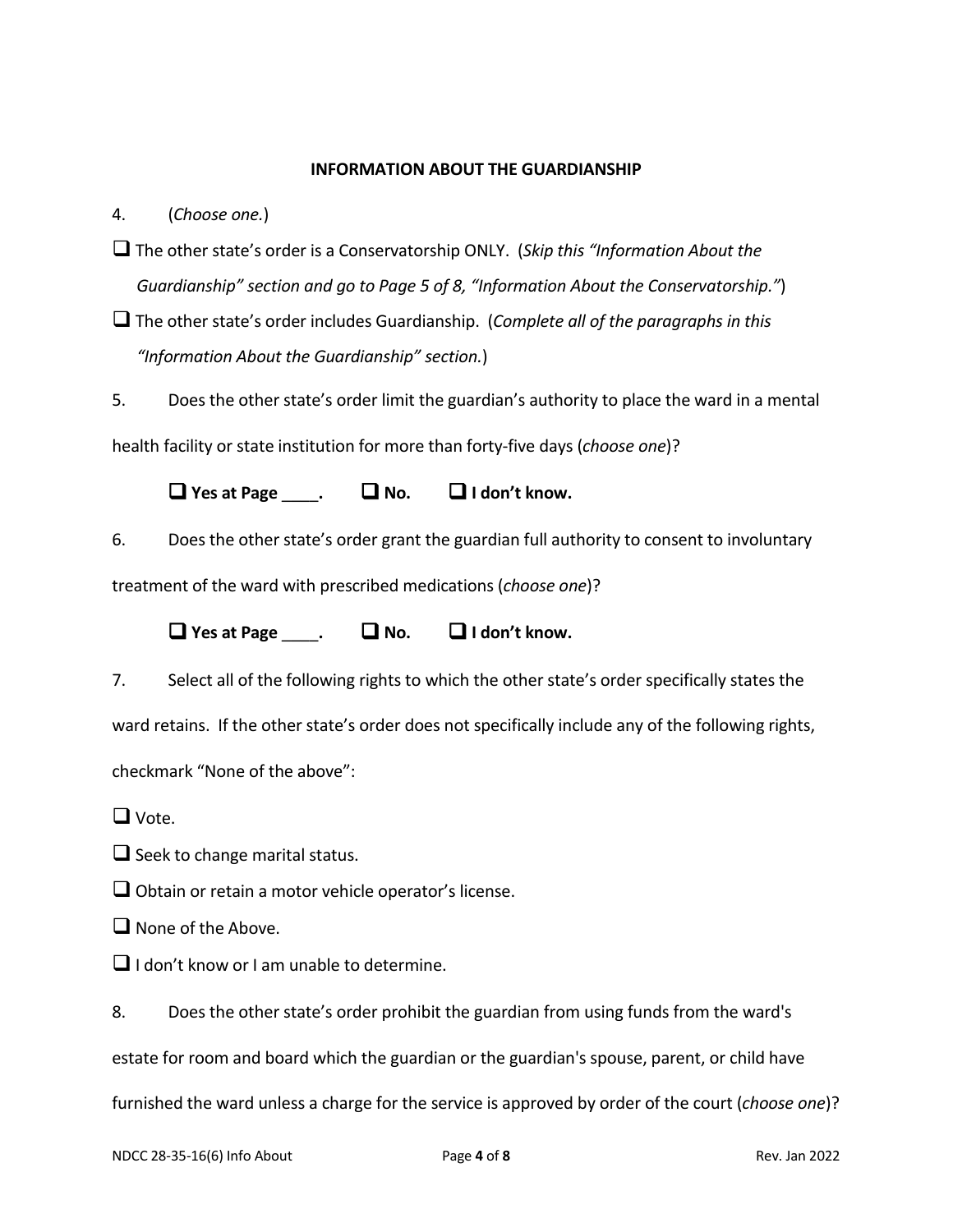$\Box$  Yes at Page  $\Box$  .  $\Box$  No.  $\Box$  I don't know.

9. Does the other state's order require the guardian to involve the ward, as much as possible, when making decisions about living arrangements, healthcare, and all other care (*choose one*):

**Yes at Page** \_\_\_\_**. No. I don't know.**

10. Does the other state's order require that the guardian allow the ward as much freedom as possible using the least intervention possible and by intervening only when necessary for the safety of the ward or of other people (*choose one*).

**Yes at Page** \_\_\_\_**. No. I don't know.**

11. Does the other state's order specifically find that the federal firearms restrictions under

18 U.S.C.§922(d)(4)(g)(4) apply because the ward is a mental defective (*choose one*)?

**Yes at Page** \_\_\_\_**. No. I don't know.**

12. (*Choose one.*)

 $\Box$  The most recent guardianship annual report that was filed with the other state court is filed with this form. The annual report was filed with the other state on *\_\_\_\_\_\_\_\_\_\_\_\_\_\_\_\_\_\_(date***)**.

 $\Box$  A completed North Dakota guardianship annual report form is filed with this form.

### **INFORMATION ABOUT THE CONSERVATORSHIP**

- 13. (*Choose one.*)
- The other state's order is a Guardianship ONLY. (*Skip this "Information About the Conservatorship" section and go to Page 7 of 8, "Interested Persons."*)
- The other state's order includes Conservatorship. (*Complete all of the paragraphs in this "Information About the Conservatorship" section.*)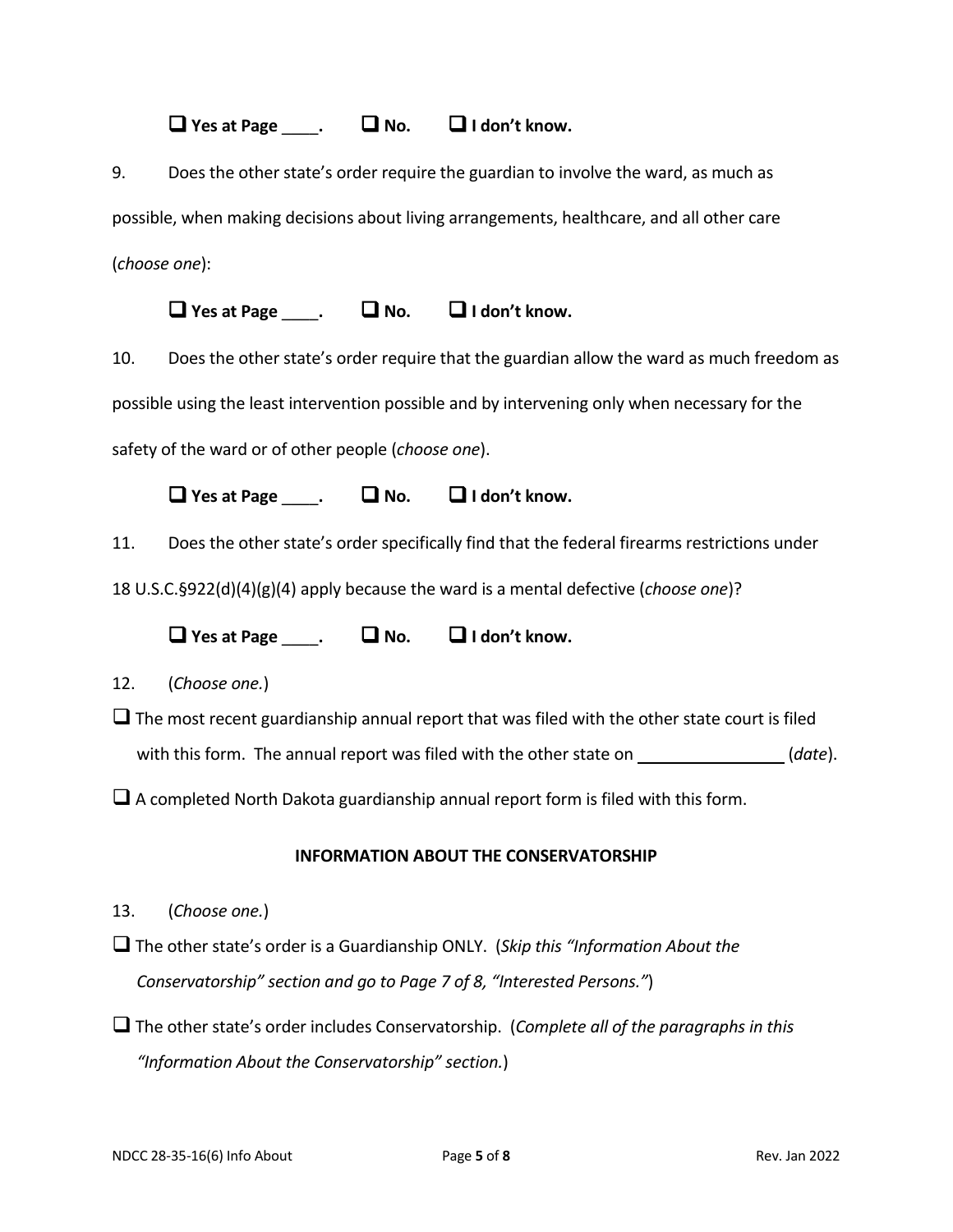14. Does the other state's order require bond from the conservator (*choose one and complete* 

*the required information*)?

 $\Box$  Yes. What is the amount of the bond? \$

 $\Box$  No. If the other state's order states why bond was not required, explain below. Otherwise, type to write "no reason given."

 $\Box$  I don't know or I am unable to determine.

15. Does the other state's order require the conservator to involve the protected person, as much as possible, when making decisions (*choose one*):

**Yes at Page** \_\_\_\_**. No. I don't know.**

16. Does the other state's order specifically state that the conservator at all times has the power, without court authorization or confirmation, to invest and reinvest funds of the estate as would a trustee (*choose one*)?

 $\Box$  Yes at Page  $\Box$   $\Box$  No.  $\Box$  I don't know.

17. Does the other state's order specifically state that the conservator acts as a fiduciary and shall observe the standards of care applicable to trustees (*choose one*)?

 $\Box$  Yes at Page  $\Box$   $\Box$  No.  $\Box$  I don't know.

18. Does the other state's order specifically find that the federal firearms restrictions under

18 U.S.C.§922(d)(4)(g)(4) apply because the protected person is a mental defective (*choose one*)?

**Yes at Page** \_\_\_\_**. No. I don't know.**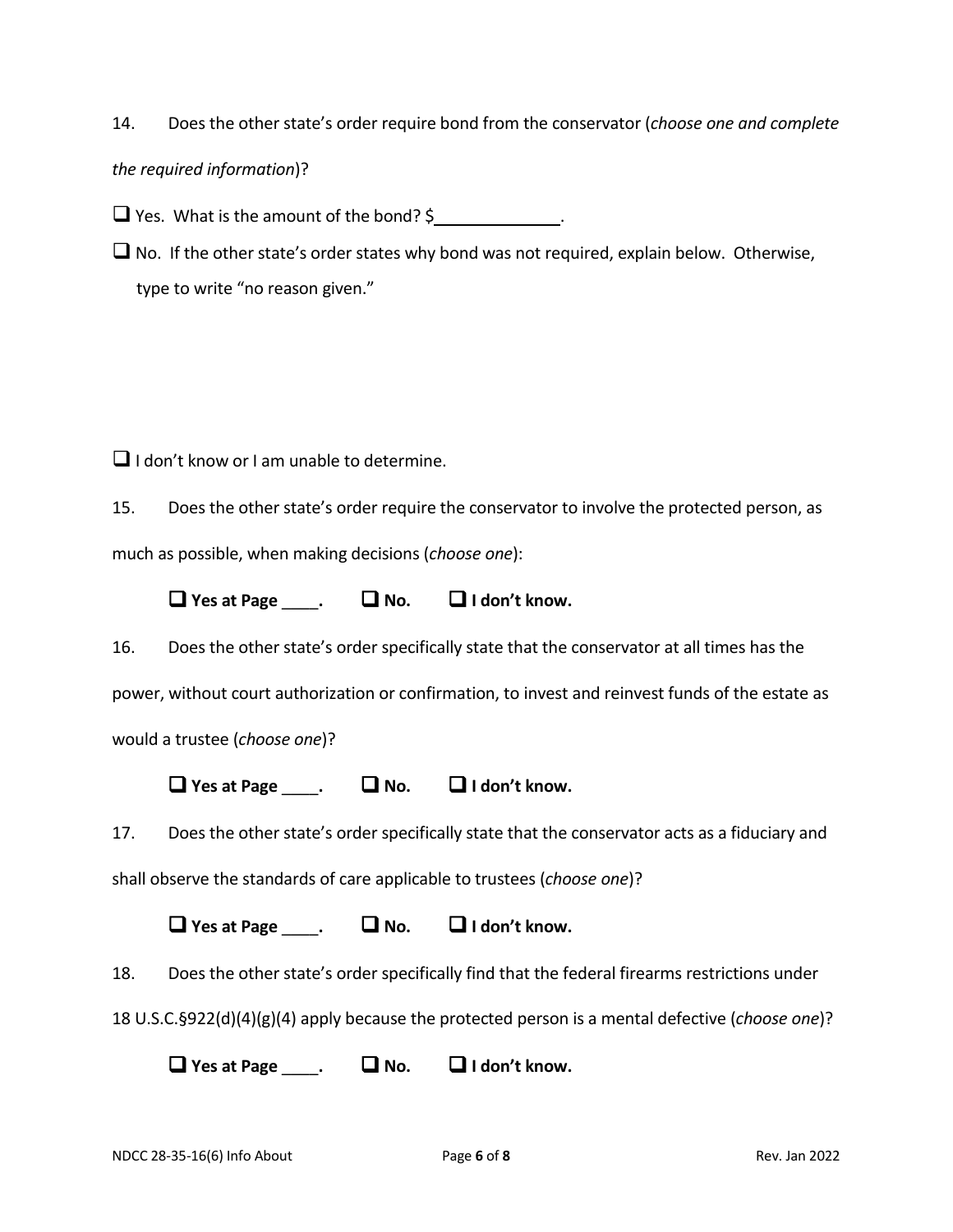19. (*Choose one.*)

 $\Box$  The most recent conservatorship annual report that was filed with the other state court is filed with this form. The annual report was filed with the other state on <u>said and all date</u>).

 $\Box$  A completed North Dakota conservatorship annual report form is filed with this form.

## **GUARDIANSHIP/CONSERVATORSHIP INTERESTED PERSONS**

20. (*List the ward/protected person, their living parents, their living spouse, co-guardians, coconservator, and all persons listed in the other state's order entitled to notice.*)

| Name of Ward/Protected Person, Ward's/Protected Person's<br>Attorney, Parent(s) of Ward/Protected Person, Ward's/Protected<br>Person's Spouse, Ward's/Protected Person's Co-Guardian/Co-<br>Conservator, and Interested Persons: | Relationship to<br>Ward/Protected<br>Person |
|----------------------------------------------------------------------------------------------------------------------------------------------------------------------------------------------------------------------------------|---------------------------------------------|
|                                                                                                                                                                                                                                  |                                             |
|                                                                                                                                                                                                                                  |                                             |
|                                                                                                                                                                                                                                  |                                             |
|                                                                                                                                                                                                                                  |                                             |
|                                                                                                                                                                                                                                  |                                             |
|                                                                                                                                                                                                                                  |                                             |
|                                                                                                                                                                                                                                  |                                             |
|                                                                                                                                                                                                                                  |                                             |

21. I/We will shall provide a copy of this completed and signed form to the persons listed in

Paragraph 19. I/We shall arrange for service as required under Section 30.1-28-09 of the North

Dakota Century Code (N.D.C.C.) for guardianships and/or N.D.C.C. Section 30.1-29-05 for

conservatorships.

22. I/We verify, under penalty of perjury under the law of North Dakota, that everything I/we stated in this Information About the Guardianship/Conservatorship Accepted for Transfer from Another State is true and correct.

(*Signatures on Page 8 of 8.*)